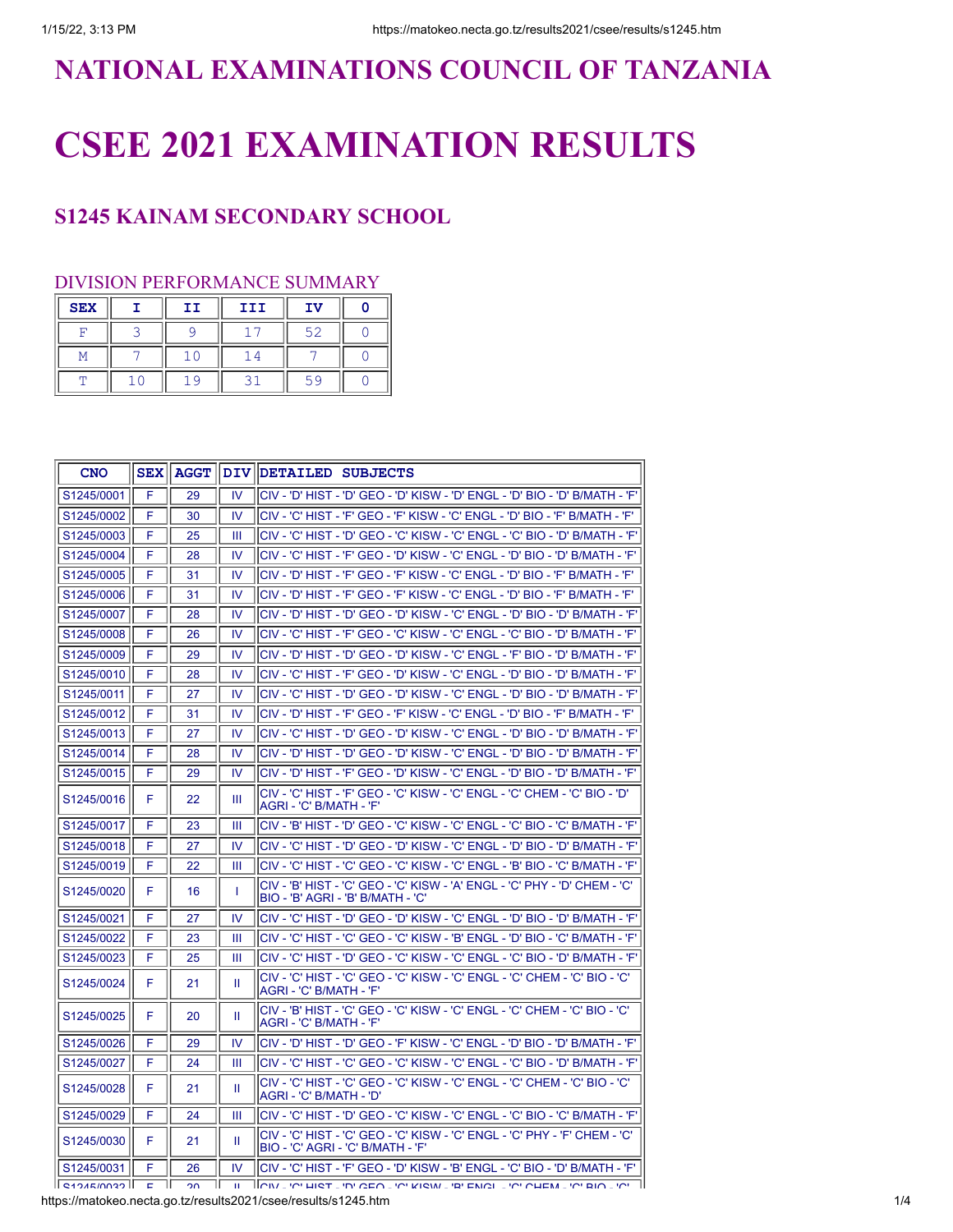1/15/22, 3:13 PM https://matokeo.necta.go.tz/results2021/csee/results/s1245.htm

| U IZHUIUUUZ II           | ויטונט, שבו טו | $\sim$ | - 11      | impo.iniq.com.com.com.com/usu/icodito2021/0300/icodit<br>(JUIV - U THUT - D OLU - U NIUW - D LIVOL - U UHLIW - U DIU - U<br>IAGRI - 'C' B/MATH - 'F'         |
|--------------------------|----------------|--------|-----------|--------------------------------------------------------------------------------------------------------------------------------------------------------------|
| S1245/0033               | F              | 27     | <b>IV</b> | (CIV - 'C' HIST - 'D' GEO - 'D' KISW - 'C' ENGL - 'D' BIO - 'D' B/MATH - 'F'                                                                                 |
| S1245/0034               | F              | 26     | IV        | ICIV - 'C' HIST - 'D' GEO - 'C' KISW - 'C' ENGL - 'D' BIO - 'D' B/MATH - 'F'                                                                                 |
| S1245/0035               | F              | 30     | <b>IV</b> | CIV - 'D' HIST - 'F' GEO - 'F' KISW - 'C' ENGL - 'D' BIO - 'D' В/МАТН - 'F'                                                                                  |
| S1245/0036               | F              | 24     | Ш         | 'CIV - 'C' HIST - 'D' GEO - 'D' KISW - 'C' ENGL - 'D' CHEM - 'C' BIO - 'D<br>AGRI - 'C' B/MATH - 'F'                                                         |
| S1245/0037               | F              | 23     | Ш         | 'CIV - 'C' HIST - 'D' GEO - 'C' KISW - 'C' ENGL - 'D' CHEM - 'C' BIO - 'C<br>B/MATH - 'F'                                                                    |
|                          |                |        |           |                                                                                                                                                              |
| S1245/0038               | F              | 25     | Ш         | CIV - 'С' HIST - 'D' GEO - 'D' KISW - 'С' ENGL - 'С' ВІО - 'С' В/МАТН - 'F'                                                                                  |
| S1245/0039               | F              |        | ABS       | İCIV - 'X' HIST - 'X' GEO - 'X' KISW - 'X' ENGL - 'X' BIO - 'X' B/MATH - 'X'                                                                                 |
| S1245/0040               | F              | 27     | IV.       | 'CIV - 'C' HIST - 'D' GEO - 'D' KISW - 'C' ENGL - 'D' BIO - 'D' B/MATH - 'F                                                                                  |
| S1245/0041               | F              | 26     | 1V        | 'CIV - 'C' HIST - 'D' GEO - 'C' KISW - 'C' ENGL - 'D' BIO - 'D' B/MATH - 'F                                                                                  |
| S1245/0042<br>S1245/0043 | F<br>F         | 26     | IV<br>IV  | ICIV - 'C' HIST - 'D' GEO - 'D' KISW - 'B' ENGL - 'D' BIO - 'D' B/MATH - 'F'<br>ICIV - 'C' HIST - 'D' GEO - 'D' KISW - 'C' ENGL - 'C' BIO - 'D' B/MATH - 'F' |
| S1245/0044               | F              | 26     |           | CIV - 'D' HIST - 'D' GEO - 'F' KISW - 'C' ENGL - 'D' BIO - 'F' B/MATH - 'F'                                                                                  |
|                          | F              | 30     | IV        |                                                                                                                                                              |
| S1245/0045               |                | 26     | <b>IV</b> | ICIV - 'C' HIST - 'D' GEO - 'C' KISW - 'C' ENGL - 'D' BIO - 'D' B/MATH - 'F'<br>CIV - 'C' HIST - 'D' GEO - 'C' KISW - 'C' ENGL - 'D' PHY - 'F' CHEM - 'C'    |
| S1245/0046               | F              | 24     | Ш         | BIO - 'D' B/MATH - 'F'                                                                                                                                       |
| S1245/0047               | F              | 32     | IV        | ICIV - 'D' HIST - 'F' GEO - 'F' KISW - 'D' ENGL - 'F' BIO - 'D' B/MATH - 'F'                                                                                 |
| S1245/0048               | F              | 33     | IV        | CIV - 'F' HIST - 'F' GEO - 'F' KISW - 'C' ENGL - 'F' BIO - 'F' B/MATH - 'F'                                                                                  |
| S1245/0049               | F              | 27     | IV        | <sup>I</sup> CIV - 'C' HIST - 'D' GEO - 'D' KISW - 'C' ENGL - 'D' BIO - 'D' B/MATH - 'F'                                                                     |
| S1245/0050               | F              | 28     | <b>IV</b> | (CIV - 'D' HIST - 'D' GEO - 'D' KISW - 'C' ENGL - 'D' BIO - 'D' B/MATH - 'F'                                                                                 |
| S1245/0051               | F              | 31     | IV        | (CIV - 'D' HIST - 'D' GEO - 'F' KISW - 'D' ENGL - 'F' BIO - 'D' B/MATH - 'F'                                                                                 |
| S1245/0052               | F              | 27     | 1V        | (CIV - 'D' HIST - 'D' GEO - 'D' KISW - 'C' ENGL - 'C' BIO - 'D' B/MATH - 'F                                                                                  |
| S1245/0053               | F              | 26     | IV        | CIV - 'C' HIST - 'F' GEO - 'C' KISW - 'C' ENGL - 'C' BIO - 'D' B/MATH - 'F'                                                                                  |
| S1245/0054               | F              | 20     | Ш         | CIV - 'C' HIST - 'D' GEO - 'C' KISW - 'B' ENGL - 'C' PHY - 'F' CHEM - 'C'<br>IBIO - 'C' AGRI - 'C' B/MATH - 'F'                                              |
| S1245/0055               | F              | 30     | <b>IV</b> | (CIV - 'D' HIST - 'F' GEO - 'D' KISW - 'D' ENGL - 'D' BIO - 'D' B/MATH - 'F'                                                                                 |
| S1245/0056               | F              | 28     | IV        | (CIV - 'D' HIST - 'D' GEO - 'D' KISW - 'C' ENGL - 'D' BIO - 'D' B/MATH - 'F'                                                                                 |
| S1245/0057               | F              | 25     | Ш         | CIV - 'C' HIST - 'F' GEO - 'C' KISW - 'C' ENGL - 'D' CHEM - 'D' BIO - 'C'<br>IB/MATH - 'F'                                                                   |
| S1245/0058               | F              | 30     | IV        | (CIV - 'D' HIST - 'F' GEO - 'D' KISW - 'D' ENGL - 'D' BIO - 'D' B/MATH - 'F'                                                                                 |
| S1245/0059               | F              | 31     | IV        | (CIV - 'D' HIST - 'F' GEO - 'F' KISW - 'D' ENGL - 'D' BIO - 'D' B/MATH - 'F'                                                                                 |
| S1245/0060               | F              | 28     | IV        | (CIV - 'D' HIST - 'D' GEO - 'D' KISW - 'C' ENGL - 'D' BIO - 'D' B/MATH - 'F'                                                                                 |
| S1245/0061               | F              | 27     | IV        | lCIV - 'C' HIST - 'D' GEO - 'D' KISW - 'C' ENGL - 'D' BIO - 'D' В/МАТН - 'F'                                                                                 |
| S1245/0062               | F              | 26     | <b>IV</b> | CIV - 'C' HIST - 'D' GEO - 'D' KISW - 'C' ENGL - 'D' BIO - 'C' В/МАТН - 'F'                                                                                  |
| S1245/0063               | F.             | 26     | IV.       | lCIV - 'C' HIST - 'D' GEO - 'C' KISW - 'C' ENGL - 'D' BIO - 'D' B/MATH - 'F' l                                                                               |
| S1245/0064               | F              | 22     | Ш         | ICIV - 'C' HIST - 'D' GEO - 'C' KISW - 'C' ENGL - 'D' CHEM - 'C' BIO - 'C'<br> AGRI - 'C' B/MATH - 'F'                                                       |
| S1245/0065               | F              | 28     | IV.       | lciv - 'D' Hist - 'D' Geo - 'D' Kisw - 'C' Engl - 'D' Bio - 'D' B/MATH - 'F'                                                                                 |
| S1245/0066               | F              | 27     | IV        | CIV - 'D' HIST - 'C' GEO - 'D' KISW - 'C' ENGL - 'F' BIO - 'C' В/МАТН - 'F'                                                                                  |
| S1245/0067               | F              | 29     | <b>IV</b> | lCIV - 'D' HIST - 'D' GEO - 'F' KISW - 'C' ENGL - 'D' BIO - 'D' B/MATH - 'F'                                                                                 |
| S1245/0068               | F              | 15     | T         | CIV - 'B' HIST - 'C' GEO - 'B' KISW - 'B' ENGL - 'B' CHEM - 'C' BIO - 'B'<br>IAGRI - 'B' B/MATH - 'D'                                                        |
| S1245/0069               | F              | 27     | IV        | CIV - 'С' HIST - 'F' GEO - 'D' KISW - 'С' ENGL - 'С' ВІО - 'D' В/МАТН - 'F'                                                                                  |
| S1245/0070               | F              | 20     | Ш         | CIV - 'B' HIST - 'D' GEO - 'C' KISW - 'C' ENGL - 'C' CHEM - 'C' BIO - 'C'<br>AGRI - 'C' B/MATH - 'F'                                                         |
| S1245/0071               | F              | 22     | Ш         | lCIV - 'C' HIST - 'D' GEO - 'C' KISW - 'C' ENGL - 'C' CHEM - 'C' BIO - 'C'<br> B/MATH - 'F'                                                                  |
| S1245/0072               | F              | 24     | Ш         | ICIV - 'C' HIST - 'D' GEO - 'C' KISW - 'C' ENGL - 'D' CHEM - 'D' BIO - 'D'<br> AGRI - 'C' B/MATH - 'F'                                                       |
| S1245/0073               | F              | 28     | IV        | CIV - 'D' HIST - 'D' GEO - 'D' KISW - 'C' ENGL - 'D' BIO - 'D' B/MATH - 'F'                                                                                  |
| S1245/0074               | F              | 27     | IV        | CIV - 'C' HIST - 'D' GEO - 'D' KISW - 'C' ENGL - 'D' BIO - 'D' B/MATH - 'F'                                                                                  |
| S1245/0075               | F              | 17     | T         | CIV - 'B' HIST - 'C' GEO - 'B' KISW - 'B' ENGL - 'C' PHY - 'D' CHEM - 'C'<br>BIO - 'C' AGRI - 'B' B/MATH - 'D'                                               |
| S1245/0076               | F              | 28     | IV        | (CIV - 'D' HIST - 'D' GEO - 'D' KISW - 'C' ENGL - 'D' BIO - 'D' B/MATH - 'F'                                                                                 |
| S1245/0077               | F              | 18     | Ш         | CIV - 'C' HIST - 'C' GEO - 'B' KISW - 'B' ENGL - 'C' CHEM - 'C' BIO - 'C'                                                                                    |
|                          |                |        |           | AGRI - 'B' B/MATH - 'F'<br>'CIV - 'C' HIST - 'C' GEO - 'C' KISW - 'B' ENGL - 'C' CHEM - 'C' BIO - 'C'                                                        |
| S1245/0078               | F              | 20     | Ш         | IB/MATH - 'D'<br>'CIV - 'C' HIST - 'D' GEO - 'C' KISW - 'C' ENGL - 'C' CHEM - 'D' BIO - 'C                                                                   |
| S1245/0079               | F              | 23     | Ш         | B/MATH - 'F'                                                                                                                                                 |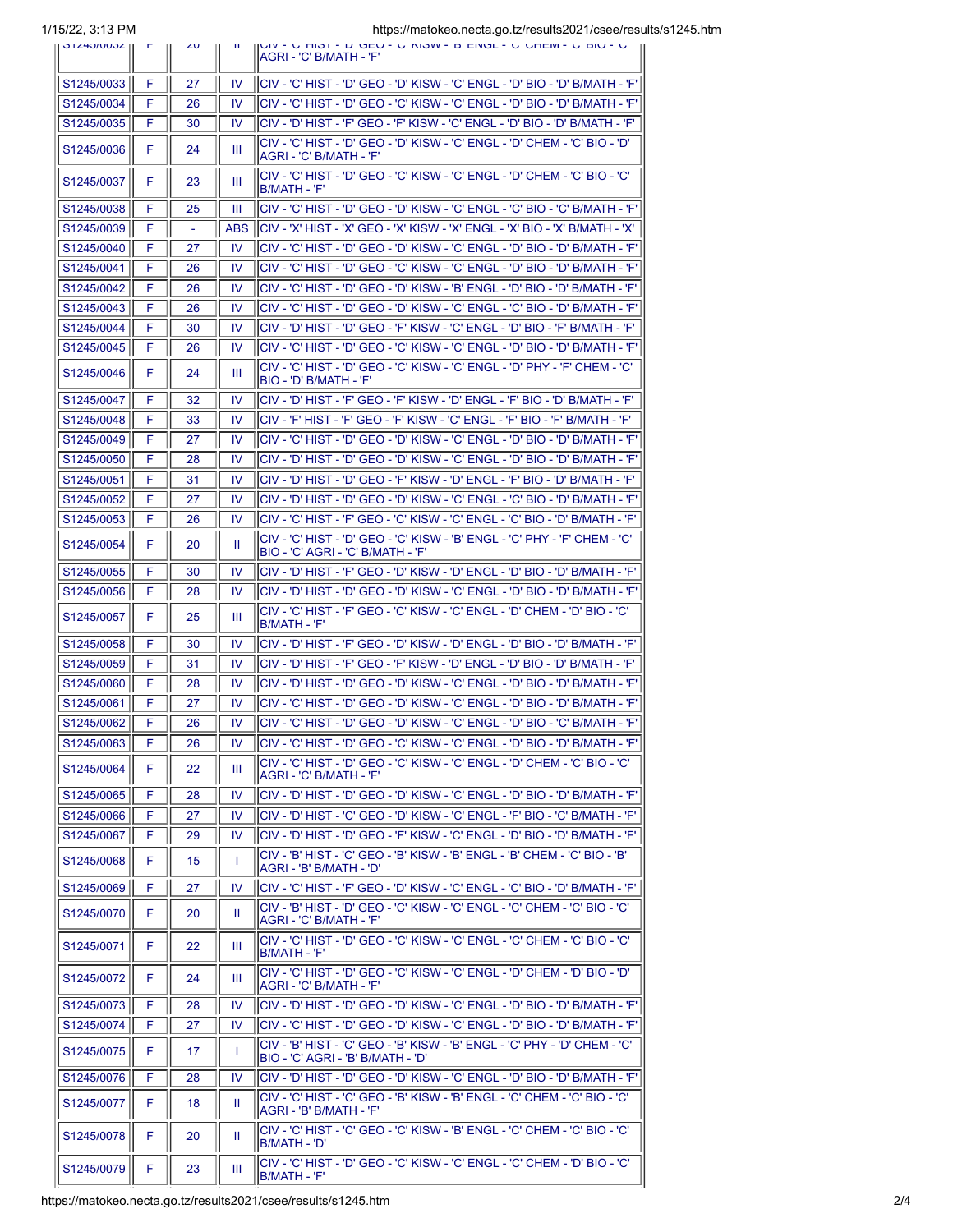| S1245/0080 | -F. | 27              |              | IV   CIV - 'D' HIST - 'D' GEO - 'D' KISW - 'C' ENGL - 'D' CHEM - 'D' BIO - 'D'<br>IAGRI - 'D' B/MATH - 'F'                  |
|------------|-----|-----------------|--------------|-----------------------------------------------------------------------------------------------------------------------------|
| S1245/0081 | F   | 30              | IV           | CIV - 'D' HIST - 'F' GEO - 'D' KISW - 'C' ENGL - 'D' BIO - 'F' В/МАТН - 'F'                                                 |
| S1245/0082 | F   | 29              | IV           | lCIV - 'D' HIST - 'F' GEO - 'D' KISW - 'C' ENGL - 'D' BIO - 'D' B/MATH - 'F'                                                |
| S1245/0083 | м   | 22              | Ш            | lCIV - 'B' HIST - 'C' GEO - 'C' KISW - 'C' ENGL - 'C' BIO - 'C' B/MATH - 'F'                                                |
| S1245/0084 | м   | 24              | Ш            | 'CIV - 'C' HIST - 'D' GEO - 'C' KISW - 'C' ENGL - 'D' CHEM - 'D' BIO - 'C<br>IB/MATH - 'F'                                  |
| S1245/0085 | м   | 16              | $\mathbf{I}$ | 'CIV - 'A' HIST - 'B' GEO - 'C' KISW - 'B' ENGL - 'C' CHEM - 'C' BIO - 'C'<br> AGRI - 'B' B/MATH - 'C'                      |
| S1245/0086 | м   | 20              | Ш            | lCIV - 'C' HIST - 'D' GEO - 'C' KISW - 'B' ENGL - 'C' PHY - 'F' CHEM - 'C'<br>BIO - 'C' AGRI - 'C' B/MATH - 'F'             |
| S1245/0087 | м   | 17              | $\mathbf{I}$ | ICIV - 'B' HIST - 'C' GEO - 'B' KISW - 'B' ENGL - 'C' PHY - 'D' CHEM - 'C'<br>BIO - 'C' AGRI - 'B' B/MATH - 'C'             |
| S1245/0088 | м   | 25              | Ш            | 'C'V - 'D' HIST - 'D' GEO - 'C' KISW - 'C' ENGL - 'D' PHY - 'D' CHEM - 'C<br>BIO - 'D' B/MATH - 'F'                         |
| S1245/0089 | м   | 20              | Ш            | lCIV - 'C' HIST - 'C' GEO - 'C' KISW - 'B' ENGL - 'C' PHY - 'D' CHEM - 'C'<br> BIO - 'C' B/MATH - 'F'                       |
| S1245/0090 | м   | 26              | IV           | lCIV - 'C' HIST - 'D' GEO - 'C' KISW - 'D' ENGL - 'D' BIO - 'C' B/MATH - 'F'                                                |
| S1245/0091 | м   | 26              | IV           | 'CIV - 'C' HIST - 'D' GEO - 'C' KISW - 'C' ENGL - 'D' BIO - 'D' B/MATH - 'F                                                 |
| S1245/0092 | м   | 23              | Ш            | 'CIV - 'C' HIST - 'D' GEO - 'C' KISW - 'C' ENGL - 'D' CHEM - 'D' BIO - 'C<br> AGRI - 'C' B/MATH - 'F'                       |
| S1245/0093 | м   | 23              | Ш            | lCIV - 'C' HIST - 'C' GEO - 'C' KISW - 'C' ENGL - 'C' BIO - 'C' B/MATH - 'F'                                                |
| S1245/0094 | м   | 25              | Ш            | lCIV - 'C' HIST - 'D' GEO - 'C' KISW - 'C' ENGL - 'D' BIO - 'C' B/MATH - 'F'                                                |
| S1245/0095 | м   | 28              | IV           | (CIV - 'D' HIST - 'D' GEO - 'D' KISW - 'C' ENGL - 'D' BIO - 'D' B/MATH - 'F'                                                |
| S1245/0096 | м   | 27              | 1V           | 'CIV - 'C' HIST - 'D' GEO - 'C' KISW - 'D' ENGL - 'D' BIO - 'D' B/MATH - 'F                                                 |
| S1245/0097 | м   | 16              | $\mathbf{I}$ | lCIV - 'B' HIST - 'B' GEO - 'B' KISW - 'B' ENGL - 'C' PHY - 'D' CHEM - 'C'<br>BIO - 'C' AGRI - 'B' B/MATH - 'F'             |
| S1245/0098 | м   | 23              | Ш            | ICIV - 'C' HIST - 'D' GEO - 'C' KISW - 'C' ENGL - 'D' PHY - 'D' CHEM - 'D'<br> BIO - 'C' AGRI - 'C' B/MATH - 'F'            |
| S1245/0099 | м   | 26              | IV           | 'CIV - 'C' HIST - 'D' GEO - 'C' KISW - 'C' ENGL - 'D' BIO - 'D' B/MATH - 'F                                                 |
| S1245/0100 | м   | 22              | Ш            | 'CIV - 'C' HIST - 'C' GEO - 'C' KISW - 'B' ENGL - 'D' PHY - 'F' BIO - 'C'<br>IB/MATH - 'D'                                  |
| S1245/0101 | м   | 24              | Ш            | lCIV - 'C' HIST - 'C' GEO - 'C' KISW - 'C' ENGL - 'D' BIO - 'C' B/MATH - 'F'                                                |
| S1245/0102 | м   | 27              | IV           | 'CIV - 'C' HIST - 'D' GEO - 'D' KISW - 'C' ENGL - 'D' BIO - 'D' B/MATH - 'F                                                 |
| S1245/0103 | м   | 23              | Ш            | 'CIV - 'C' HIST - 'C' GEO - 'C' KISW - 'C' ENGL - 'D' BIO - 'C' B/MATH - 'D                                                 |
| S1245/0104 | м   | 12 <sup>°</sup> | т.           | 'CIV - 'A' HIST - 'B' GEO - 'B' KISW - 'A' ENGL - 'B' PHY - 'D' CHEM - 'B                                                   |
| S1245/0105 | м   | 19              | Ш            | BIO - 'C' AGRI - 'B' B/MATH - 'C'<br><sup> </sup> CIV - 'B' HIST - 'C' GEO - 'C' KISW - 'C' ENGL - 'D' CHEM - 'C' BIO - 'C' |
| S1245/0106 | M   | 21              | H.           | AGRI - 'B' B/MATH - 'F'<br>CIV - 'C' HIST - 'C' GEO - 'C' KISW - 'C' ENGL - 'C' PHY - 'F' CHEM - 'C'                        |
|            |     |                 |              | <b>BIO - 'C' B/MATH - 'F'</b>                                                                                               |
| S1245/0107 | м   | 20              | Ш            | ICIV - 'B' HIST - 'C' GEO - 'C' KISW - 'C' ENGL - 'C' BIO - 'C' AGRI - 'C'<br>B/MATH - 'F'                                  |
| S1245/0108 | м   | 19              | Ш.           | lCIV - 'B' HIST - 'C' GEO - 'C' KISW - 'C' ENGL - 'C' CHEM - 'C' BIO - 'C'<br>AGRI - 'B' B/MATH - 'D'                       |
| S1245/0109 | м   | 8               | T            | İCIV - 'A' HIST - 'C' GEO - 'A' KISW - 'A' ENGL - 'B' PHY - 'C' CHEM - 'A'<br>BIO - 'A' AGRI - 'A' B/MATH - 'C'             |
| S1245/0110 | М   | 26              | IV           | lCIV - 'C' HIST - 'D' GEO - 'C' KISW - 'C' ENGL - 'D' BIO - 'D' В/МАТН - 'F'                                                |
| S1245/0111 | м   | 20              | H.           | CIV - 'C' HIST - 'C' GEO - 'C' KISW - 'B' ENGL - 'C' PHY - 'D' CHEM - 'C'<br><sup>I</sup> BIO - 'C' AGRI - 'C' B/MATH - 'D' |
| S1245/0112 | м   | 24              | Ш            | 'CIV - 'C' HIST - 'D' GEO - 'C' KISW - 'B' ENGL - 'C' BIO - 'D' B/MATH - 'F                                                 |
| S1245/0113 | м   | 16              | $\mathbf{I}$ | lCIV - 'B' HIST - 'C' GEO - 'B' KISW - 'B' ENGL - 'C' PHY - 'C' CHEM - 'C'<br>IBIO - 'B' AGRI - 'B' B/MATH - 'D'            |
| S1245/0114 | м   | 23              | Ш            | 'CIV - 'B' HIST - 'D' GEO - 'C' KISW - 'C' ENGL - 'D' CHEM - 'D' BIO - 'C<br>B/MATH - 'F'                                   |
| S1245/0115 | м   | 18              | Ш            | lCIV - 'C' HIST - 'C' GEO - 'C' KISW - 'B' ENGL - 'C' BIO - 'B' AGRI - 'B'<br>IB/MATH - 'F'                                 |
| S1245/0116 | м   | 24              | Ш            | lCIV - 'C' HIST - 'D' GEO - 'D' KISW - 'C' ENGL - 'D' BIO - 'C' AGRI - 'C'<br>B/MATH - 'F'                                  |
| S1245/0117 | м   | 17              | $\mathbf{I}$ | lCIV - 'A' HIST - 'C' GEO - 'C' KISW - 'C' ENGL - 'C' PHY - 'F' CHEM - 'C'<br>BIO - 'B' AGRI - 'B' B/MATH - 'F'             |
| S1245/0118 | м   | 20              | Ш            | lCIV - 'B' HIST - 'C' GEO - 'C' KISW - 'C' ENGL - 'C' PHY - 'C' CHEM - 'C'<br>BIO - 'C' AGRI - 'C' B/MATH - 'C'             |
| S1245/0119 | м   | 23              | Ш            | ICIV - 'C' HIST - 'D' GEO - 'C' KISW - 'C' ENGL - 'C' PHY - 'D' CHEM - 'D'<br>IBIO - 'C' B/MATH - 'D'                       |
| S1245/0120 | м   | 21              | H.           | lCIV - 'C' HIST - 'D' GEO - 'C' KISW - 'B' ENGL - 'C' CHEM - 'D' BIO - 'C'<br>AGRI - 'C' B/MATH - 'F'                       |

https://matokeo.necta.go.tz/results2021/csee/results/s1245.htm 3/4